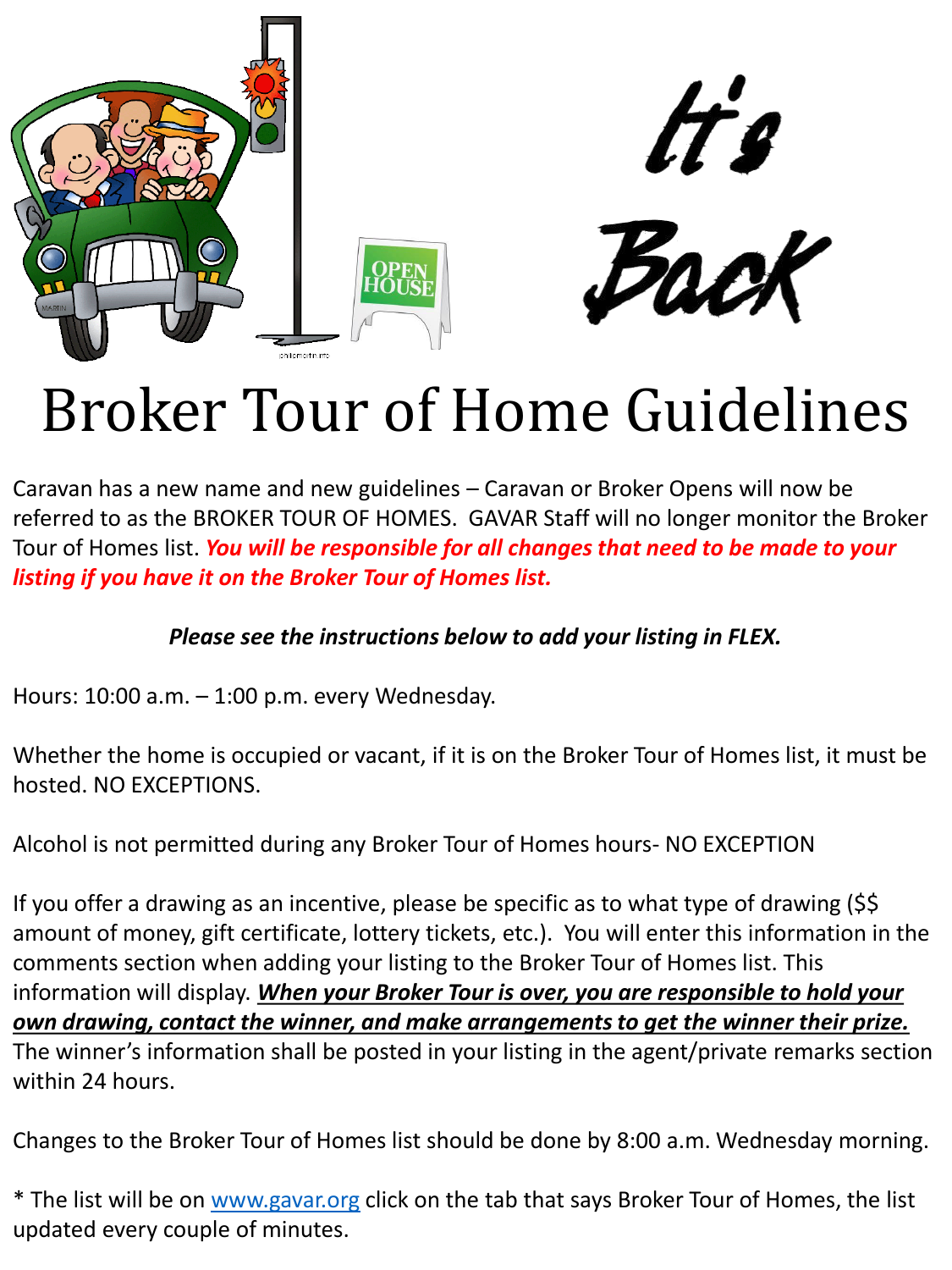# **How to add a Broker Tour**

- **1. Click on menu**
- **2. Click on change listing**

| OFlexmls               |                 |                  | Q Enter an Address, City, ZIP, MLS #, or Contact |             | <b>Guided Help</b>    |                       |
|------------------------|-----------------|------------------|--------------------------------------------------|-------------|-----------------------|-----------------------|
| $\times$ Menu          | Quick Search    | <b>Hot Sheet</b> | <b>Contact Management</b>                        | My Messages | <b>Market Summary</b> | <b>Address Search</b> |
|                        | Search the menu |                  |                                                  |             |                       |                       |
| <b>Dashboard</b>       |                 |                  | Add/Change                                       |             | Search                |                       |
| MLS                    |                 |                  | <b>Add Listing</b>                               |             | Quick Search          |                       |
| <b>MLS</b>             |                 |                  | Change Listing                                   |             | <b>CMA</b>            |                       |
| Agent                  |                 |                  | My Incomplete                                    |             | MLS # Search          |                       |
| Home                   |                 |                  | My Unmapped                                      |             | Address Search        |                       |
|                        |                 |                  | Copy                                             |             | Multiple Address      |                       |
|                        |                 |                  |                                                  |             | My Listings           |                       |
| <b>Daily Functions</b> |                 |                  | <b>Contacts</b>                                  |             |                       |                       |

## 3. **Click on the listing # you want to add to the Broker Tour**

|               |  | <b>OFlexmls</b> Q Enter an Address, City, ZIP, MLS #, or Contact                                | <b>Guided Help</b> | Help $\sim$ | NG as FET $\sim$ |
|---------------|--|-------------------------------------------------------------------------------------------------|--------------------|-------------|------------------|
| $\equiv$ Menu |  | Quick Search Hot Sheet Contact Management My Messages Market Summary Address Search More $\vee$ |                    |             | Reorder.         |

## **Change Listing**

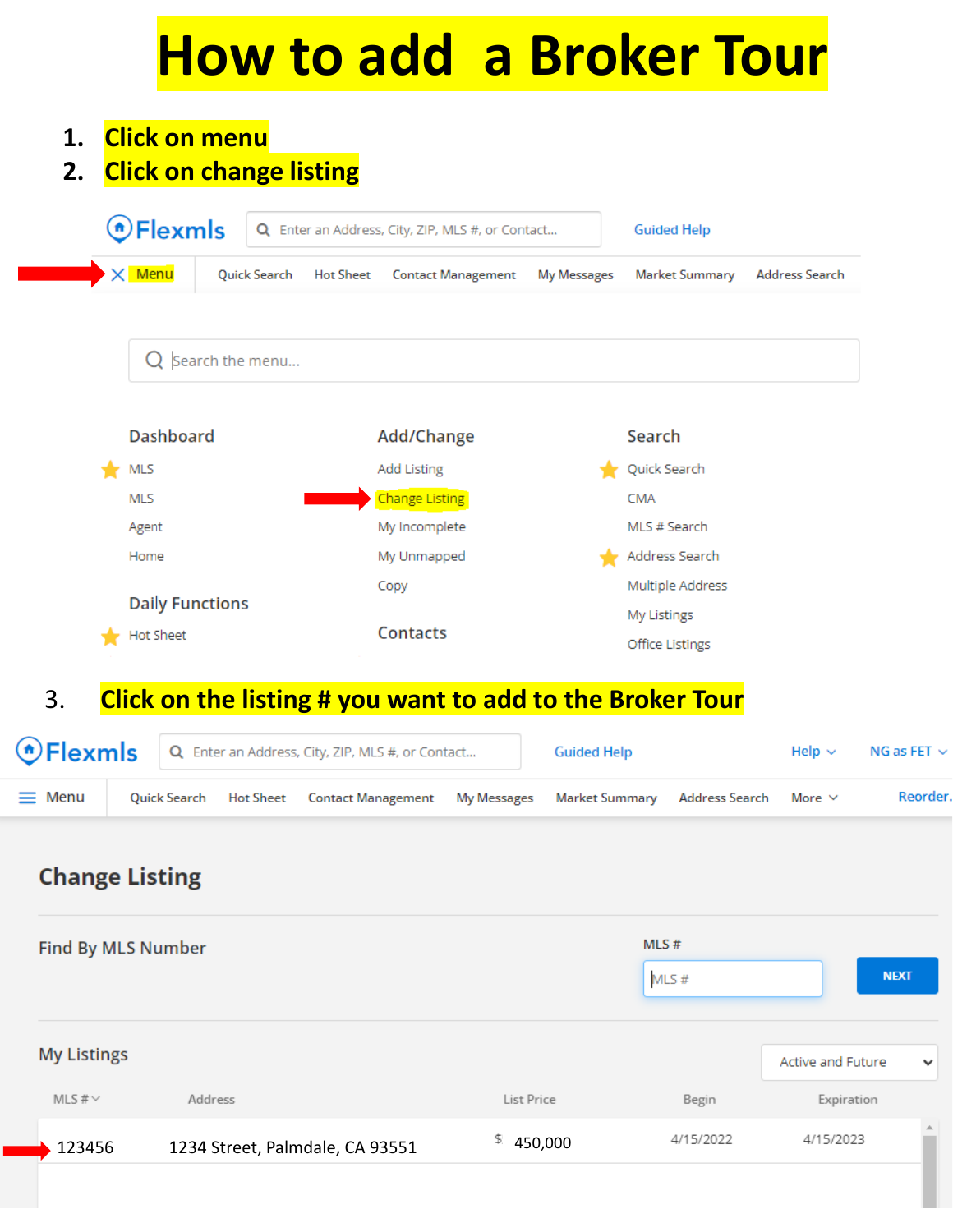#### **Click on the Tour of Homes** 4.

#### General

| Supplement<br><b>Map Location</b><br><b>Reset Geocode</b> | <b>Listing Information</b> |  |
|-----------------------------------------------------------|----------------------------|--|
|                                                           |                            |  |
|                                                           |                            |  |
|                                                           |                            |  |
| <b>Listing/Selling Members</b>                            |                            |  |

#### Price

| <b>Change List Price</b>        |  |
|---------------------------------|--|
| Media<br>Add a Floor Plan       |  |
| Photos (30)                     |  |
| <b>Documents</b>                |  |
| <b>Videos and Virtual Tours</b> |  |

#### **Status**

| <b>Remove Listing</b>               |  |
|-------------------------------------|--|
| <b>Edit Current Status (Active)</b> |  |
| <b>Add/Remove Contingent</b>        |  |
| <b>Extend or Expire Listing</b>     |  |

### **Scheduled Marketing Activities**

| <b>Tour of Homes</b> | Open House |  |
|----------------------|------------|--|
|                      |            |  |

## 5. Click on Add

| <b>OFlexmls</b> Q 22002787 |  |                                                                                            |  | o | <b>Guided Help</b> | Help $\sim$ |
|----------------------------|--|--------------------------------------------------------------------------------------------|--|---|--------------------|-------------|
| $\equiv$ Menu              |  | Add Listing User Permissions Find Reports - Users CRS Tax Info Quick Search Change Listing |  |   |                    | More $\vee$ |
| Return to Search Results   |  |                                                                                            |  |   |                    |             |

 $\leftarrow$  Return to the edit listing screen

## **Tour of Homes**